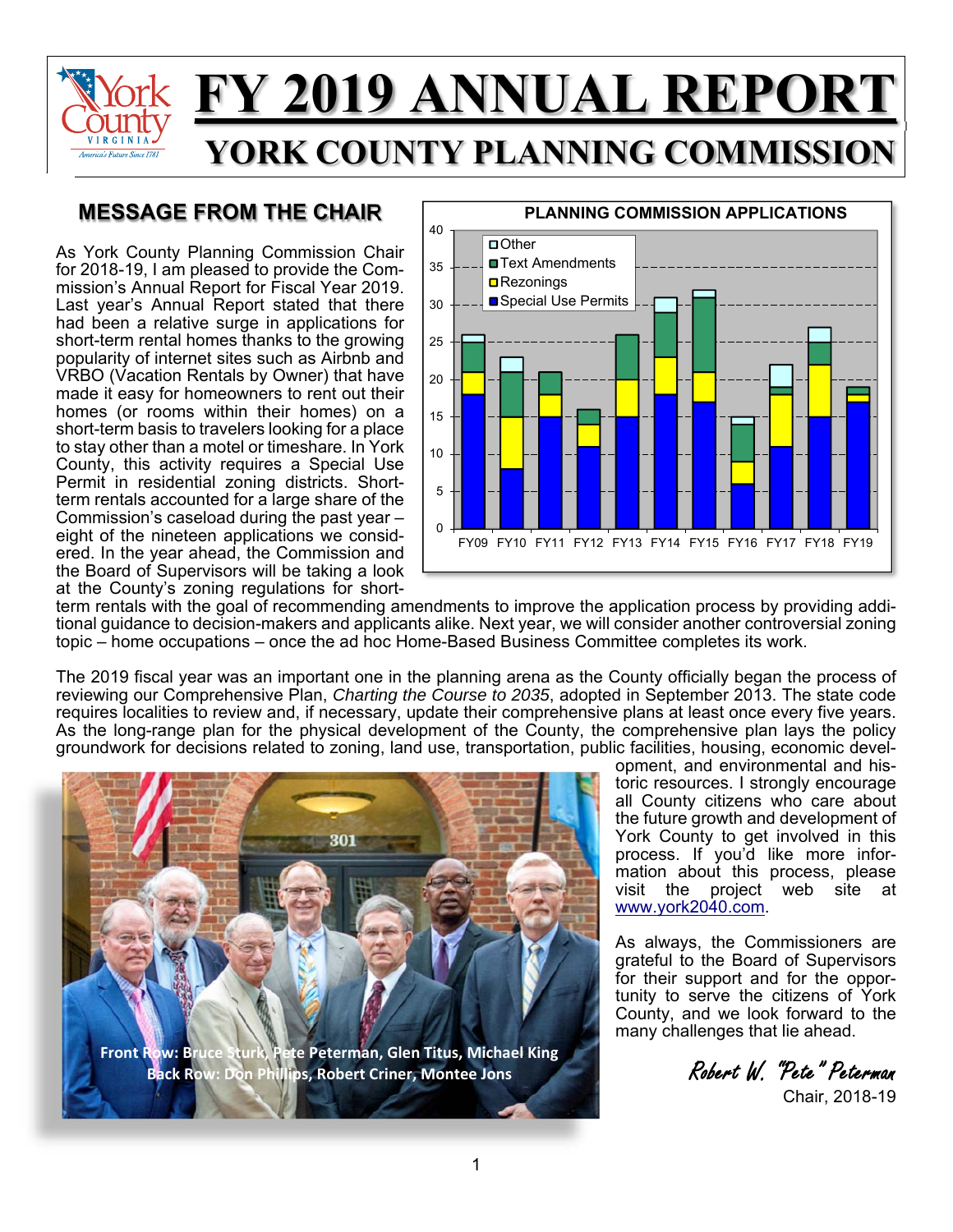| <b>Application</b>                      |                                                    |                                                                                                                                                                                  | <b>Board Action &amp;</b>                    |
|-----------------------------------------|----------------------------------------------------|----------------------------------------------------------------------------------------------------------------------------------------------------------------------------------|----------------------------------------------|
| <b>No. &amp; PC</b><br><b>Mtg. Date</b> | <b>Applicant</b>                                   | <b>Description</b>                                                                                                                                                               | <b>Resolution or</b><br><b>Ordinance No.</b> |
| UP-910-18                               | Deborah Hoernlein                                  | Bed-and-breakfast inn on a 2.1-acre parcel located at 210 Wich-                                                                                                                  | Approved                                     |
| 7/11/18                                 |                                                    | ita Lane                                                                                                                                                                         | R18-94                                       |
| UP-911-18<br>7/11/18                    | <b>Rebkee Partners</b><br>Yorktown, LLC            | Wawa convenience store with an accessory fuel dispensing sta-<br>tion and an auto repair garage (Valvoline Instant Oil Change) on                                                | Approved<br>R18-95                           |
|                                         |                                                    | 3.2 acres located at the intersection of Route 17 and Joseph's<br><b>Drive</b>                                                                                                   |                                              |
| UP-913-18<br>10/10/18                   | Denise King-<br>Holzsager                          | Tourist home on a 1.0-acre parcel located at 604 Yorkville Road                                                                                                                  | Approved<br>R <sub>18</sub> -136             |
| UP-914-18<br>10/10/18                   | <b>Historic Triangle</b><br><b>Hospitality LLC</b> | Tourist home on a 1.9-acre parcel located at 308 Carters Neck<br>Road                                                                                                            | Approved<br>R <sub>18</sub> -137             |
| UP-916-18                               | European Cars of                                   | Major expansion (greater than 25%) of an existing auto sales and                                                                                                                 | Approved                                     |
| 11/14/18                                | Williamsburg                                       | service establishment located at 421 East Rochambeau Drive,<br>including an additional 0.5-acre parcel located at 100 Oaktree<br>Road                                            | R <sub>18</sub> -142                         |
| UP-917-18<br>11/14/18                   | Anne M. McCann                                     | Tourist home on a 1.0-acre parcel located at 600 Old Landing<br>Road                                                                                                             | Approved<br>R18-143                          |
| UP-918-18                               | <b>Doswell Ventures LLC</b>                        | Wawa convenience store with accessory gas pumps on an ap-                                                                                                                        | Approved                                     |
| 1/9/19                                  |                                                    | proximately 1.0-acre portion of a 1.4-acre parcel located at 6446<br>Richmond Road and an approximately 1.65-acre portion of a<br>1.72-acre parcel located at 171 Lightfoot Road | R <sub>19</sub> -16                          |
| UP-920-19<br>1/9/19                     | Kimberly A. Lang                                   | Spa as a home occupation within a single-family detached dwell-<br>ing on a 0.5-acre parcel located at 205 Coinjock Run                                                          | Withdrawn by the<br>applicant                |
| ZT-179-19<br>2/13/19                    | York County Board of<br>Supervisors                | Amend Article VII, Signs, of the York County Zoning Ordinance,<br>and Sections 24.1-271, 281, 409, 441, 490, and 608 by removing                                                 | Approved<br>Ord. No. 19-1(R)                 |
|                                         |                                                    | specific references to sign content and making other miscellane-<br>ous changes related to the regulation of signs                                                               |                                              |
| UP-921-19<br>2/13/19                    | Anthony L. Steele                                  | Tourist home on the second story of an existing detached garage<br>on a 4.9-acre parcel located at 807 Carters Neck Road                                                         | Denied                                       |
| UP-922-19<br>2/13/19                    | David Dafashy &<br>Mariangela Sechi                | Tourist home on an approximately 0.4-acre parcel located at 102<br>Tom Thomas Road                                                                                               | Approved<br>R <sub>19</sub> -29              |
| ZM-180-19<br>3/13/19                    | Brian M. Floyd                                     | Rezone a 0.5-acre parcel located at 2427 Pocahontas Trail from<br>RR (Rural Residential) to GB (General Business)                                                                | Approved<br>Ord. No. 19-3                    |
| UP-903-18<br>4/10/19                    | <b>Tara Stevens</b>                                | Beauty shop as a home occupation on a 3.1-acre parcel located<br>at 404 Faulkner Road                                                                                            | Approved<br>R19-69                           |
| UP-926-19<br>5/8/19                     | <b>StarrWhite Enterprises</b><br><b>LLC</b>        | Tourist home in an existing single-family detached house on a<br>0.6-acre parcel located at 209 Goosley Road                                                                     | Approved<br>R19-77                           |
| UP-925-19                               | <b>SXCW Properties II,</b>                         | Car wash facility and automobile fuel dispensing establishment                                                                                                                   | Denied                                       |
| 6/12/19                                 | LLC                                                | on a 3.3-acre parcel located at 1920 George Washington Memo-<br>rial Highway (Route 17)                                                                                          |                                              |
| UP-927-19<br>6/12/19                    | Jeanne Fiocca, dba<br>Cookie Text LLC              | Home occupation with nonresident employees on a 0.4-acre par-<br>cel located at 101 Freemans Trace                                                                               | Approved<br>R19-106                          |
| UP-929-19<br>6/12/19                    | <b>Heather Phillips</b>                            | Tourist home in an existing single-family detached house on a<br>0.6-acre parcel located at 105 Sherwood Drive                                                                   | Denied*                                      |
| UP-930-19                               | Fraternal Order of the                             | Bingo hall within the existing Palace Plaza shopping center on a                                                                                                                 | Approved                                     |
| 6/12/19                                 | Eagles, Williamsburg<br>4548                       | 2.2-acre parcel located at 113-K and 113-L Palace Lane                                                                                                                           | R19-93                                       |
| UP-931-19<br>6/12/19                    | Two Tiger Investments<br>LLC                       | Automobile storage/impound yard in the Ewell Industrial Park lo-<br>cated at 5676 Mooretown Road                                                                                 | Approved<br>R19-94                           |

Except as noted below, the Board of Supervisors' actions were consistent with the Planning Commission's recommendations. \*Planning Commission recommended approval.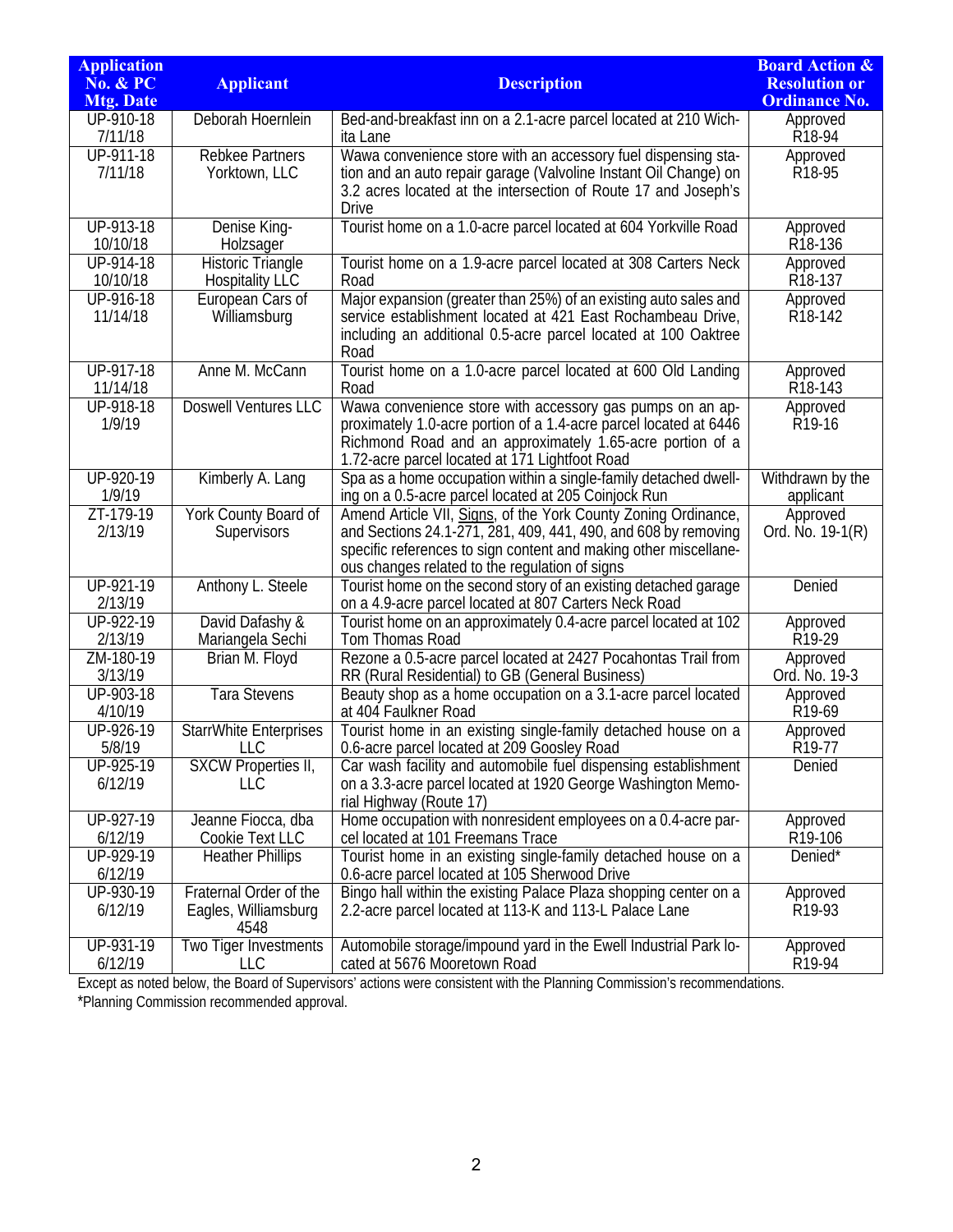## **Application Highlights**

The Planning Commission's caseload in FY 2019 was dominated by short-term rental homes. As the chart below shows, the number of applications for short-term rental homes – i.e., tourist homes and bed-and-breakfast inns – in York County has increased dramatically in recent years. The Commission has considered fifteen such applications in the last five years, including eight in just the 2019 fiscal year. The Planning Commission recommended approval of seven of those eight applications, and six of those were ultimately approved by the Board of Supervisors.



The other major trend in the 2018-19 fiscal year was the proliferation of applications for auto-related uses, which represented a combined total of five of the seventeen Special Use Permit applications considered by the Commission over the course of the year. These included two applications for the establishment of Wawa convenience store/gas stations – one at the intersection of Route 17 and Joseph's Drive in Tabb (co-located with an adjacent Valvoline Instant Oil





 application, a request for a Special Use Permit to Change facility) and one at the corner of Lightfoot Road and Richmond Road on a site currently occupied by an Exxon gas station; a major expansion of the European Cars of Williamsburg auto dealership on East Rochambeau Drive; and an auto impound and storage lot in the Ewell Industrial Park on Mooretown Road, all of which were approved by the Board of Supervisors with favorable recommendations from the Planning Commission. The fifth authorize a car wash with accessory gas pumps on Route 17 in Tabb, was recommended for denial by the Commission and ultimately denied by the Board.